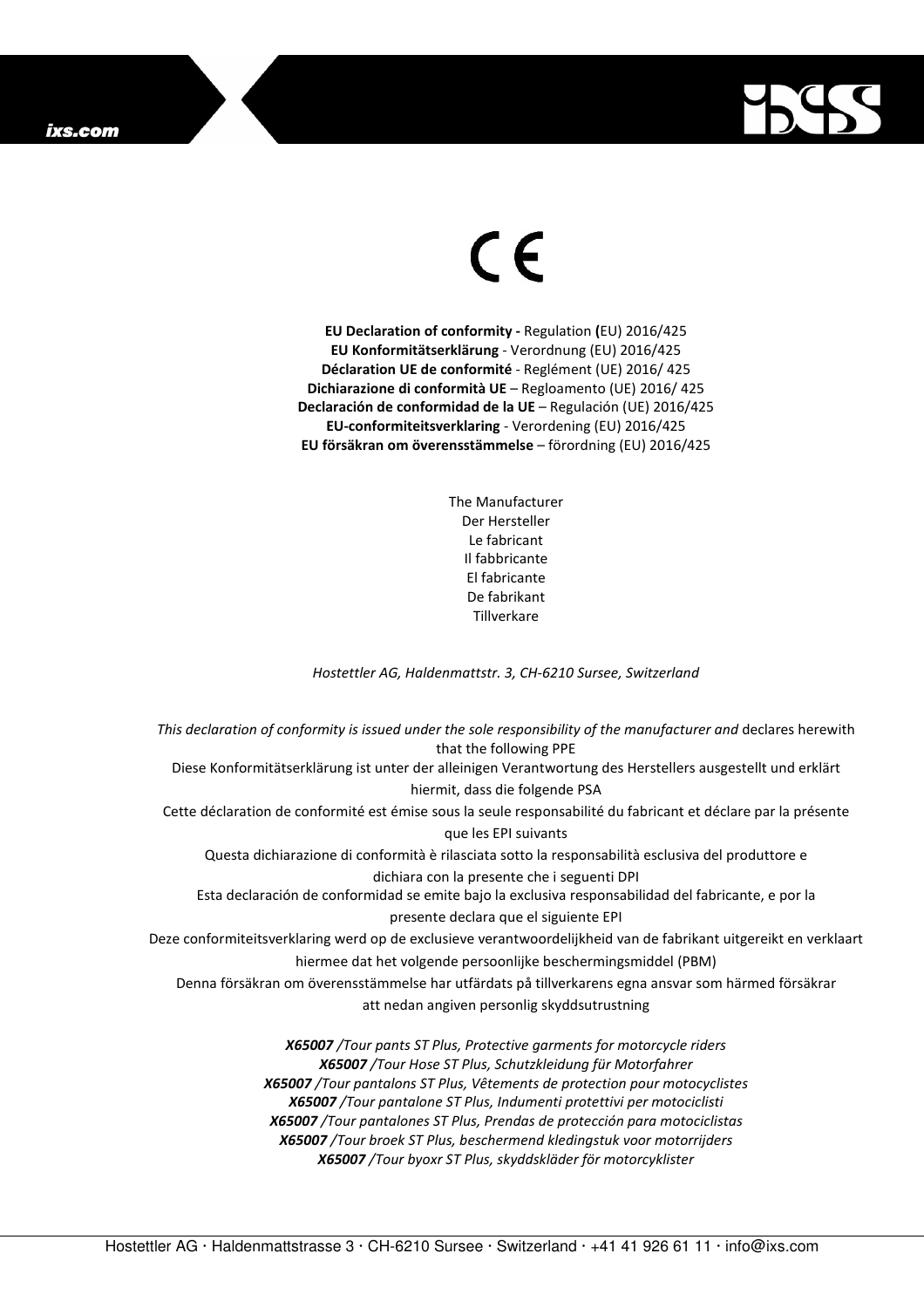



has undergone the EU-type examination conformity assessment procedure (Module B) performed by the Notified Body, IDIADA AUTOMOTIVE TECHNOLOGY, S.A. (OC.0164), P. I. L'ALBORNAR, E-43710 Santa Olivia (Tarragona – Spain), which has issued the EU Type Examination Certificate No. MT19050022.

And is compliant with the following Standard prEN17092-4:2018 (A)

## hat das EU-Baumusterprüfungs-Konformitätsbewertungsverfahren durchlaufen (Modul B) durchgeführt von der benannten Stelle, IDIADA AUTOMOTIVE TECHNOLOGY, S.A. (OC.0164), P. I. L'ALBORNAR, E-43710 Santa Olivia (Tarragona – Spanien), die die EU-Baumusterprüfbescheinigung Nr. MT19050022 ausgestellt hat.

und entspricht der folgenden Norm prEN17092-4: 2018 (A)

a subi la procédure d'évaluation de la conformité pour l'examen de type UE (module B) réalisée par l'organisme notifié, IDIADA AUTOMOTIVE TECHNOLOGY, S.A. (OC.0164), P. I. L'ALBORNAR, E-43710 Santa Olivia (Tarragona – Espagne), qui a délivré le certificat d'examen de type UE n°. MT19050022.

Et est conforme à la norme suivante prEN17092-4: 2018 (A)

è stato sottoposto alla procedura di valutazione della conformità dell'esame UE del tipo (modulo B) eseguita dall'organismo notificato, IDIADA AUTOMOTIVE TECHNOLOGY, S.A. (OC.0164), P. I. L'ALBORNAR, E-43710 Santa Olivia (Tarragona – Spagna), che ha rilasciato il certificato di esame UE del tipo n. MT19050022.

Ed è conforme alla seguente norma prEN17092-4: 2018 (A)

ha sido sometido al procedimiento de evaluación de conformidad del examen de tipo UE (Módulo B) realizado por el organismo notificado, IDIADA AUTOMOTIVE TECHNOLOGY, S.A. (OC.0164), P. I. L'ALBORNAR, E-43710 Santa Olivia (Tarragona – España), que ha emitido el certificado de examen UE de tipo no. MT19050022.

Y cumple con el siguiente estándar prEN17092-4: 2018 (A)

de EG-typekeuring-conformiteitsbeoordelingsprocedure doorlopen (module B) heeft,uitgevoerd door de aangemelde instantie IDIADA AUTOMOTIVE TECHNOLOGY, S.A. (OC.0164), P. I. L'ALBORNAR, E-43710 Santa Olivia (Tarragona – Spanje) die het certificaat van EG-typeonderzoek nr. MT19050022 afgegeven heeft,

en voldoet aan de volgende norm: prEN17092-4: 2018 (A)